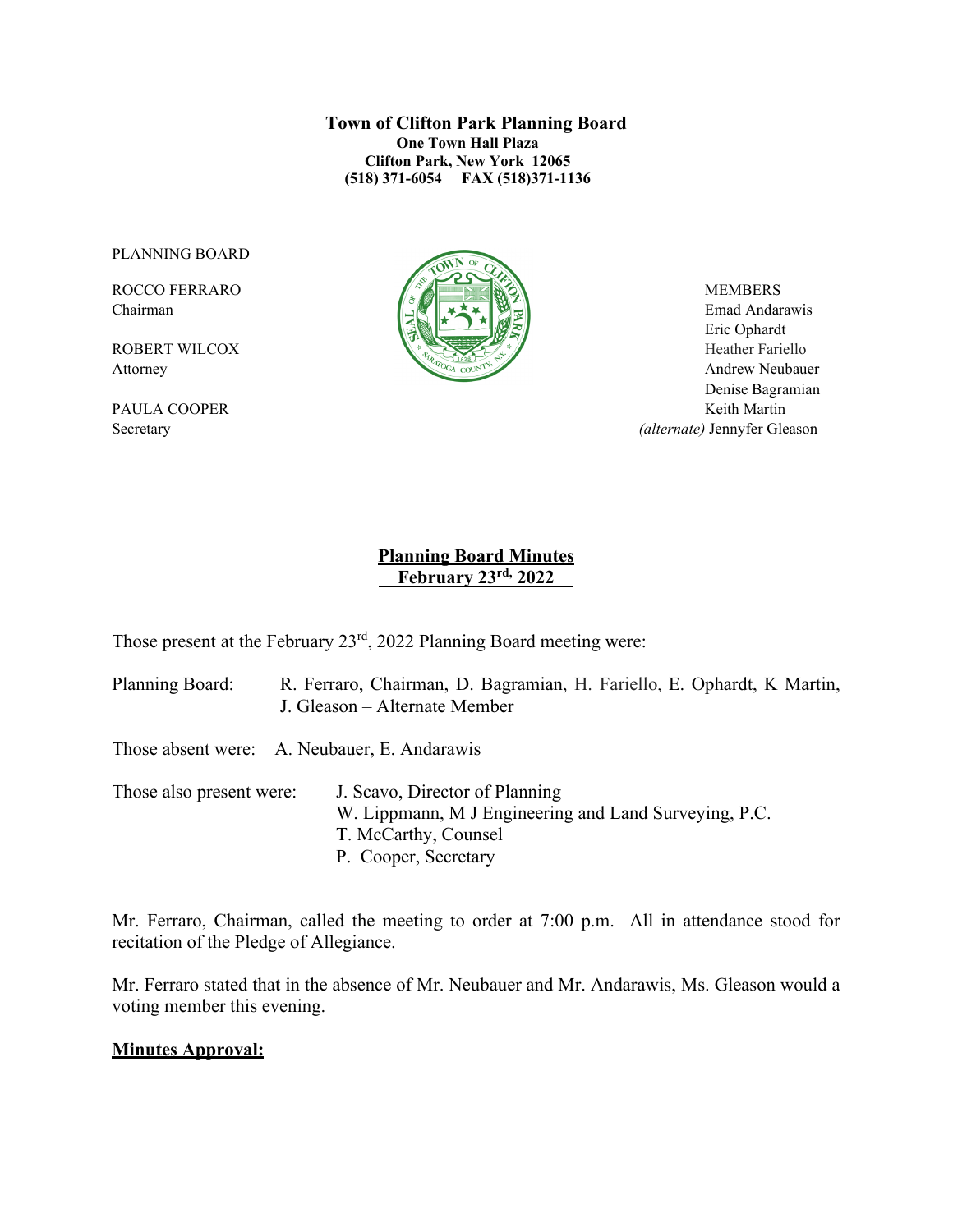Ms. Bagramian moved, seconded by Ms. Ophardt, approval of the minutes of the February  $8<sup>th</sup>$ , 2022 Planning Board meeting as written. The motion was unanimously carried by all who were in attendance at the meeting.

### **Public Hearings:**

None

### **Old Business:**

None

#### **New Business:**

#### **2022-004 303 Ushers Road Medical Buildings (Paulsen) - Site Plan**

Applicant proposes to construct a two-story 21,400 sf medical office building on 4.1 acres with parking for approximately 128 vehicles. The project includes access on Ushers Rd, off-site sewer connection and on-site stormwater management, 303 Ushers Rd, Zoned: B-1, Status: PB Concept Review SBL: 259.-2-61 To be reviewed by: MJE Consultant: EDP Applicant: Paulsen Development

### **Consultant/Applicant Presentation:**

Gavin Vuillaume – EDP – Mr. Vuillaume stated that he is here tonight with Mr. Rich Paulsen from Paulsen Development and Ms. Alana Moran from VHB. Mr. Vuillaume stated that the plan here tonight is different from the one before the ZBA and he supplied an updated plan map. He stated that the plan is for a 21,400 sf 2 story building with access from Ushers Road. Mr. Vuillaume stated that there is an existing home and driveway on the property that will be removed with this plan. Mr. Vuillaume stated that this application's proposed full access driveway is now centered between Pierce Road and Van Patten Drive. He stated that there is a low area in the front of the property where the proposal would remove the vegetation and raise that land to provide site distance. Mr. Vuillaume stated that this use would not create large use and would not require a lot of parking. He stated that 150 spaces are required per code and that he feels that this use would require 10-15% less parking, so they are looking to land bank some of it. Mr. Vuillaume indicated on the map where the banked parking would be and stated that the application meets the setbacks and that water and sewer are available off-site.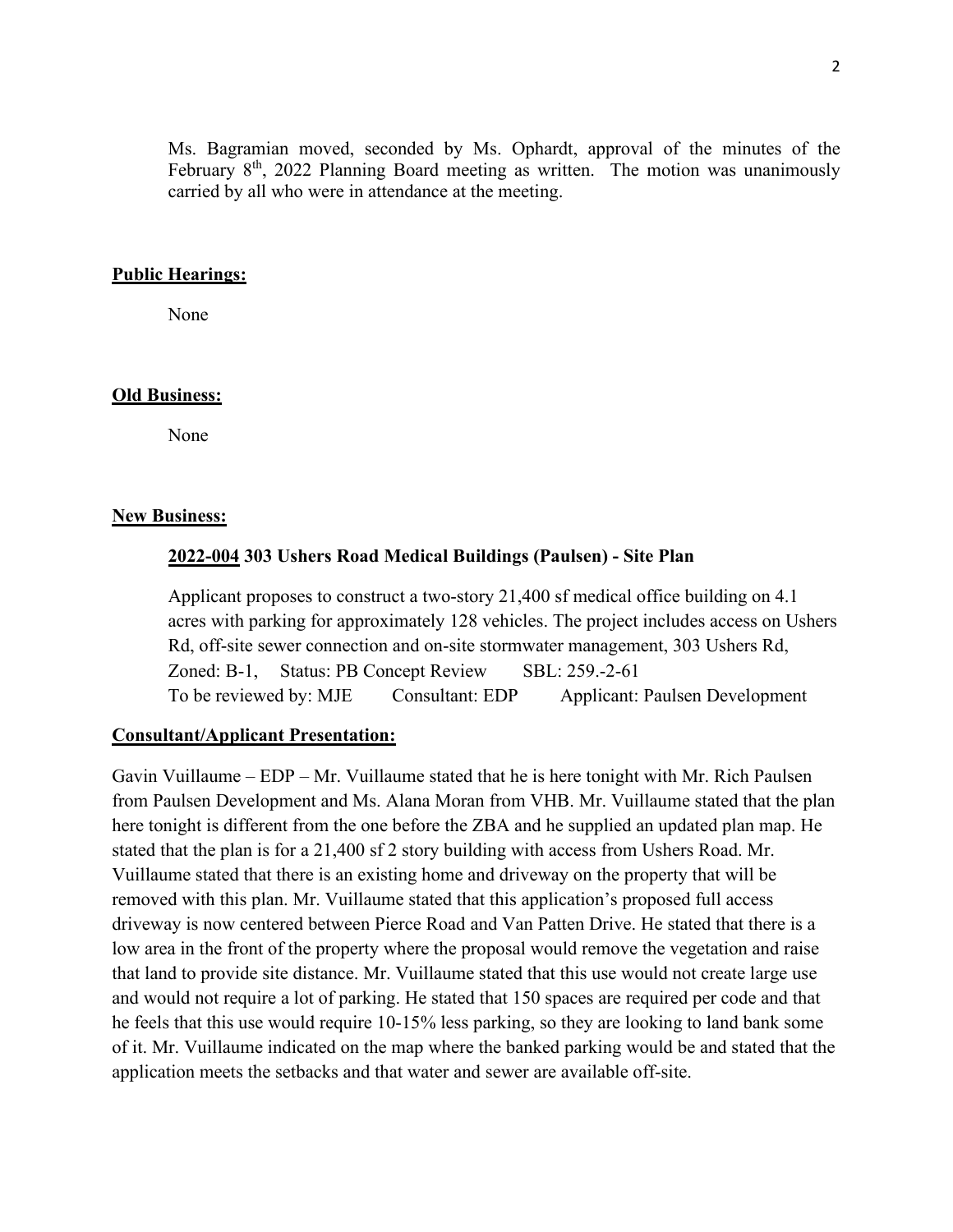Rich Paulsen – Paulsen Development – Mr. Paulsen stated that Albany GI is looking to develop this property for ambulatory surgery. He stated that there would be 4-5 procedure rooms for colonoscopies and that the footprint of the building may change but the total square footage would remain at 21,400 sf. Mr. Vuillaume stated that the footprint is currently 13,000sf but it could go up to 14,000 sf but will not go over the total of 21,400 that the ZBA granted. Mr. Paulsen stated that they would see between 55-60 patients per day and there would be approximately 20-25 employees on site. Mr. Paulsen stated that this building would be similar to the Ortho NY building and would be owner-occupied. Mr. Paulsen stated that there are other projects that he has done that have been over parked and feels that some parking can be land banked with this project.

## **Staff Comments:**

### **Steve Myers, Director of Building and Development issued a memo dated 2/4/22 stating:**

- Variances approved. Building size reduced from original proposal.
- Suggest property entrance be moved due to conflicts with Pierce Road and Van Patten Drive.

## **Wade Schoenborn, Chief of the Bureau of Fire Prevention:**

- 1. Provide NYSFC compliant fire apparatus access plan
- 2. Will this building have a sprinkler system? If so where will the fire department connection be located?
- 3. Specify hydrant location.

# **Scott Reese, Stormwater Management Technician issued a memo dated 2/18/22 with the following comments:**

- 1. The proposed entrance may fill an existing depression in the NYS ROW. The applicant shall show the pipe outlets from the two existing catch basins on Ushers Road.
- 2. There appears to be a depression along the western portion and the southeastern portion of the property. When providing the future plans verify that the grading will not impact neighboring properties drainage.
- 3. When plans progress and a Stormwater Pollution Prevention Plan (SWPPP) is submitted, please include test pits and perc test information within the proposed stormwater management areas.

# **The Environmental Conservation Commission held a meeting on 2/1/22 and issued a memo recommending:**

1. The ECC recommends a detailed in-depth traffic study concentrating on the proximity of all the curb cuts along Ushers Road and the on and off ramp of Interstate 87. It is well documented that this area is prone to traffic accidents with the conditions as they exist.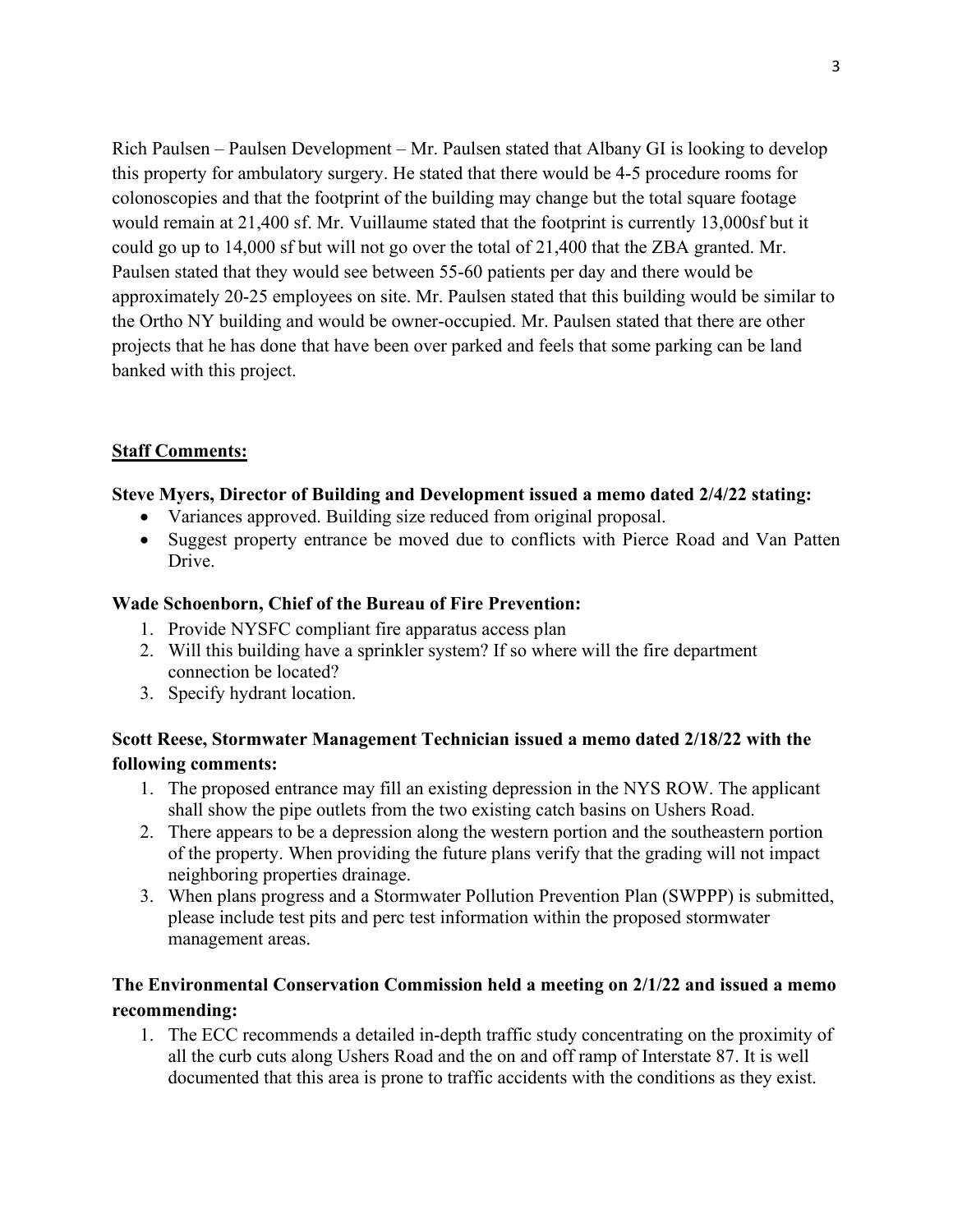- 2. This now large, consolidated building should comply with the architectural intent of the Town Code. Specifically, per 208-33 D(Architecture) "The architectural design of a rehabilitated or a newly constructed building shall be consistent with the designs compatible for residential dwellings... The architectural design should give the appearance of compatibility with the surrounding neighborhood and shall try, to the maximum extent possible, to avoid the creation of a monolithic mass be implementing architectural relief within the design. Long, unbroken lengths of walls, and appearance of walls and the appearance of massive structures within the area of residential sized building shall be discouraged." The example of the character of the structures in the area should also reference Northway 10 Executive Park is more in character with the development on the north side of Ushers Road than the ones brought up in comparison.
- 3. In keeping with the recommendations and goals of the Town Comprehensive Plan, the Applicant should retain existing vegetation to the maximum extent practical and/or the use landscaping and grading to provide visual and auditory buffering between the project and adjacent roadways or other properties. Specifically, a Plantings Plan consistent with other properties along Ushers Road should be included in this proposal. i.e., that is retention of the foliage buffer on County property on the north side of Ushers Road.
- 4. The ECC questions the need for the land banked parking for this proposal and requests that the applicant provide on the plan the number of required parking spaces.

## **John Scavo, Director of Planning issued a letter dated 2/18/22 with recommendations he made:**

- 1. The applicant shall show an ability to accommodate additional flows for both water and sewer. Determinations from the Clifton Park Water Authority and Saratoga Co. Sewer District #1 demonstrate they have the capacity and are willing to service the proposed building.
- 2. Provide a traffic impact analysis to identify any potential impacts to traffic within the Ushers Road Corridor due to the proposed medical office building. Specifically, the study should include a section dedicated to:
	- a. Determine anticipated future non-site (background) traffic volumes.
	- b. Identify other approved projects within the Ushers Road, Pierce Road, and Van Patten Road Corridor.
	- c. Evaluate existing traffic patterns and intersection operating conditions from the built environment adjacent to this project to assess the cumulative impact of traffic for the construction completion target year.
	- d. Verify site distance at the proposed curb cut is adequate.
	- e. Verify if NYS DOT has any regulatory authority or approvals with the project due to the proximity of I-87 and the Exit 10 Interchange. At a minimum, list NYS DOT as an interested agency for SEQR review purposes.
- 3. Add the Total Parcel Acreage to the Site Statistics Table.
- 4. As the application advances to preliminary design and more detailed plans are made available, the applicant shall demonstrate compliance with §208-33 of the Town Code, including: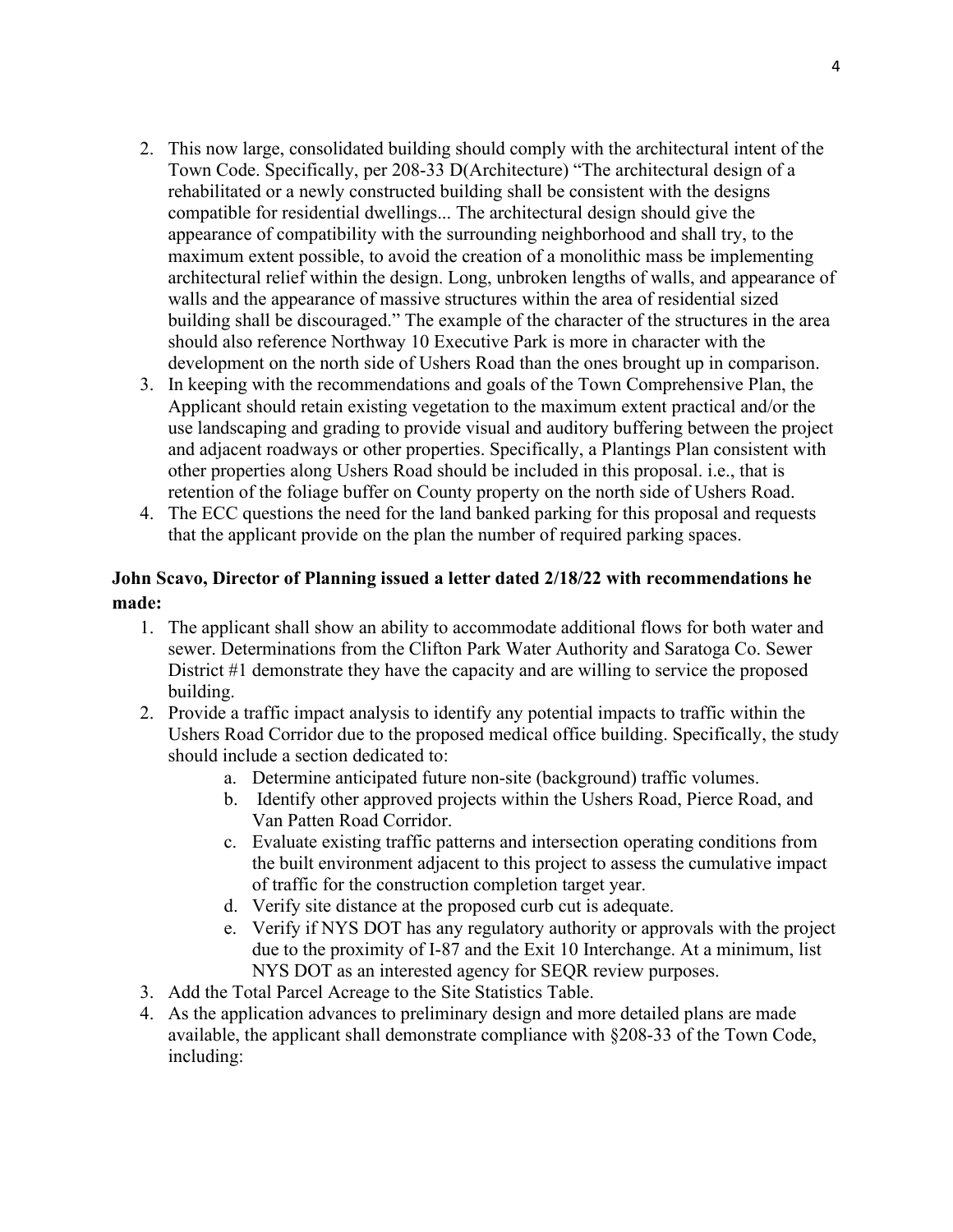C. Landscaping. Landscaping shall be in accordance with that similarly associated with residential dwellings, i.e., lawn area, trees, shrubs and other plantings to maintain a residential character.

D. Architecture. The architectural design of a rehabilitated or newly constructed building shall be consistent with the design's compatible for residential dwellings. The design shall take into consideration the existing neighborhood, the exterior facade in regard to building materials and color and other appurtenances, such as rooflines, dormers, windows, chimneys and other items that create a residential appearance. All exposed mechanical equipment and service and storage areas shall be screened from public view. The architectural design should give the appearance of compatibility with the surrounding neighborhood and shall try, to the maximum extent possible, to avoid the creation of a monolithic mass by implementing architectural relief within the building design. Long, unbroken lengths of walls and the appearance of huge, massive structures within an area of residentially sized buildings should be discouraged.

E. Hours of operation. All businesses in the B-1 District shall be limited to hours of operation, for the public, between 7:00 a.m. and 10:00 p.m. In addition, if the proposed use abuts an existing residence, no outside commercial activities, e.g., garbage pickup, etc., shall take place between the hours of 10:00 p.m. and 6:30 a.m.

- 5. Per GML  $\S 239(m)\&(n)$ , a referral to the Saratoga Co. Planning Board will be made for a recommendation at the time of receiving a preliminary site plan application from the applicant.
- 6. The applicant should demonstrate adequate turning radii for emergency service vehicles in travel lanes around the proposed building as plans develop.
- 7. Add the following notation to the site plan:

The property owner agrees to, as an aspect of the new construction, accommodations to install the conduit under the pavement to designated parking stalls for preparation of future EV Charging Stations. Such infrastructure accommodations at the time of new construction will further the 2016 "Capital District Electric Vehicle Charging Station Plan" goals. The costs to run conduit at the time of new construction greatly decreases costs to install EV Charging Stations in the future since pavement within the parking area will not need to be torn-up to run electrical connections."

Mr. Scavo stated in the meeting that he would like the Board to know that there is an existing concrete sidewalk in front of the application.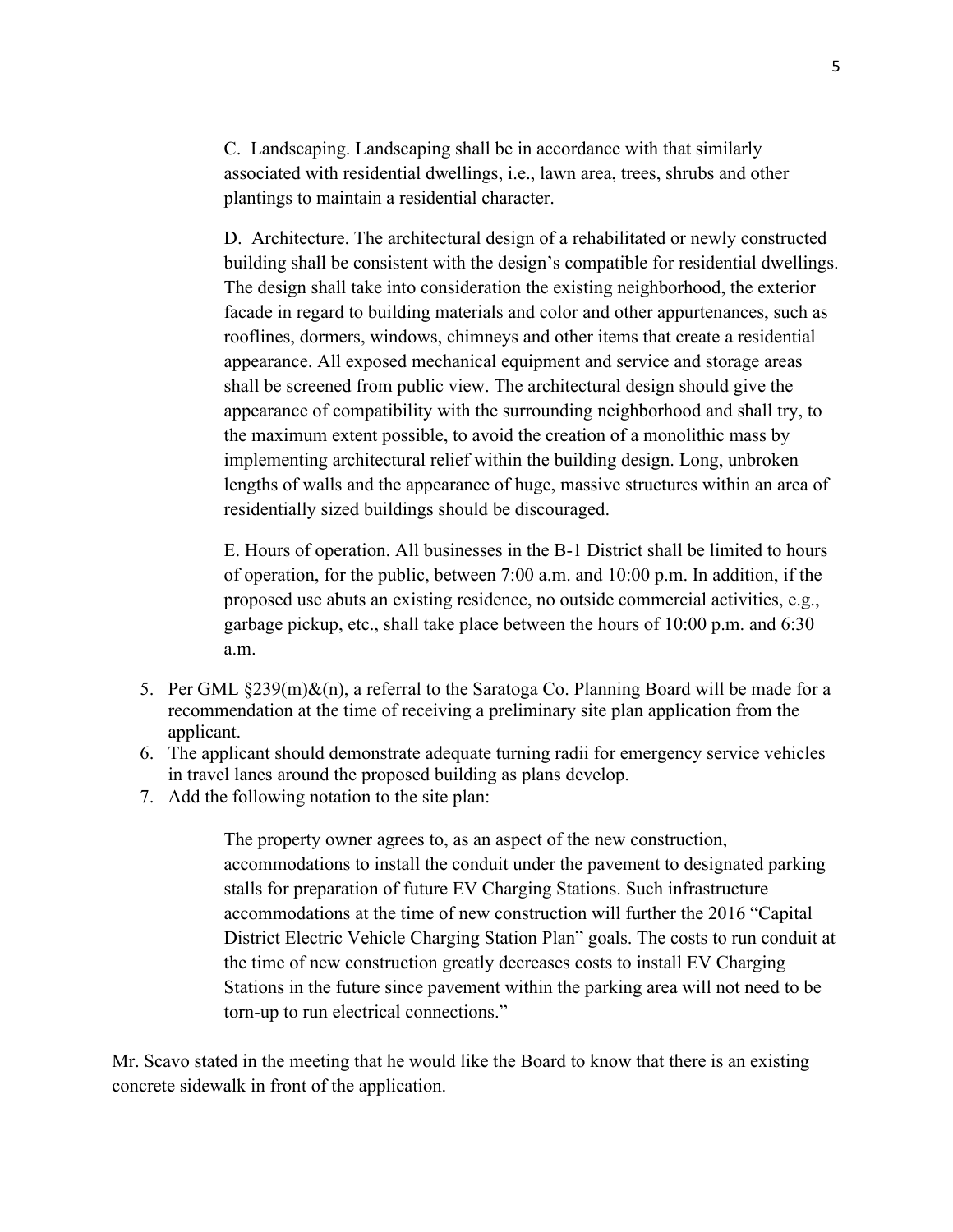### **Professional Comments:**

# **Walter Lippmann, P.E. of MJ Engineering in a letter dated 2/18/22 had the following comments:**

# **STATE ENVIRONMENTAL QUALITY REVIEW**

Based upon our review of Part 617 of NYS Environmental Conservation Law, the project appears to be an "Unlisted" action. If the Planning Board is to request Lead Agency status under SEQRA, the need to undergo a coordinated review is optional. Under a coordinated review, involved / interested agencies to be engaged may include, but is not necessarily limited to the following:

- a. Town of Clifton Park Planning Board: Plan approval
- b. Saratoga County Planning: Plan approval
- c. New York State Department of Environmental Conservation: Stormwater permit approval
- d. Clifton Park Water Authority (CPWA): Connection to municipal water
- e. Town of Clifton Park Sewer District No. 1: Connection to public wastewater infrastructure
- f. Saratoga County Sewer District #1: Connection to public wastewater infrastructure
- g. New York State Department of Transportation: Close proximity to I-87
- h. NY State Historic Preservation Office: correspondence with SHPO to ensure no archeologically sensitive resources on project site

The applicant has submitted Part 1 of the Short Environmental Assessment Form (SEAF). Based upon our review of the submitted Part 1 SEAF, the following comments are offered:

- 1. Part I.12 The response indicates that the project site is located within or adjacent to an area designated as sensitive for archeological sites on the NY State Historic Preservation Office (SHPO) archeological site inventory. The applicant should provide a correspondence letter from SHPO to confirm the presence or absence or archeologically sensitive resources.
- 2. Part 1.15 The response indicates that the project site may contain species of animals or associated habitats, listed by the State or Federal government as threatened or endangered, including the Karner Blue and Frosted Elfin. The applicant will need to provide correspondence from the Permits staff at the NYSDEC Region 5 Office to confirm the presence or absence of the listed species and for any permit considerations. The applicant should also provide correspondence from the NY Natural Heritage Program to confirm the presence or absence of rare plants or animals and significant natural communities as well as the US Fish and Wildlife Service IPaC database.
- 3. Part I.17 The response indicates that the proposed action will create stormwater discharge and physically disturb more than one acre. A Stormwater Pollution Prevention Plan SWPPP will be required.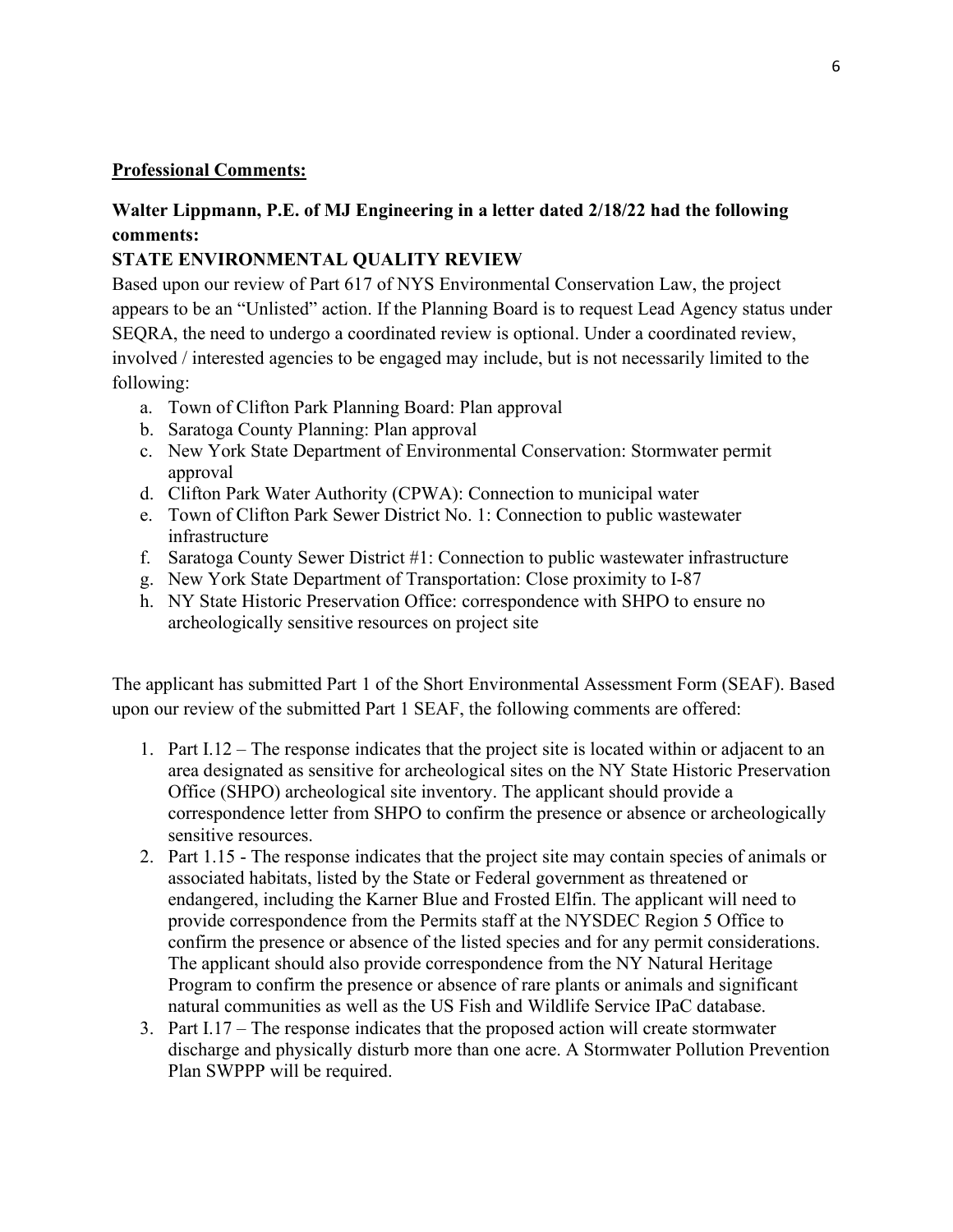- 4. General Application for Site Plan Review Narrative states that the project will include an off-site sewer connection and on-site stormwater management. It is suggested that further documentation be provided to support this plan.
- 5. General Submitted Site Plan dated 1/27/2022 indicates an existing house and driveway to be removed and proposes a new full access entrance/exit driveway along Usher Road. It is suggested that further documentation be provided to support this plan.
- 6. No further comments at this time.

## **SITE PLAN**

- 7. The project is located within the Town's Business Nonretail District (B-1). The proposal for medical offices is a permitted principal use within the B-1 District as noted in Section  $208-32(A)(2)$  of the Town's Zoning.
- 8. Based upon a review of the documentation provided, it appears the minimum bulk lot requirements have been met as the applicant was granted an area variance for the proposed building size.
- 9. The project is proposing to be serviced with public water from the Clifton Park Water Authority. The applicant shall provide the Town documentation of the CPWA's ability and willingness to service the project with potable water.
- 10. The project proposes to provide sanitary sewer service to the new building from the Town of Clifton Park Sewer District No. 1. Since the Town's sewer district ultimately discharges to the Saratoga County Sewer District No. 1 (SCSD) the applicant would be required to request additional reserve capacity from the SCSD. If this is the case, then the applicant shall provide the Town documentation indicating the SCSD's ability and willingness to provide additional sewer capacity to the project.
- 11. Future submissions should show the full extents of the proposed force main extension to the Town/SCSD#1 manhole/force main.
- 12. The project will disturb more than 1-acre of land. As such, it will be subject to the NYSDEC Phase II Stormwater Regulations and General Permit GP-0-20-001. Therefore, a full SWPPP will be required that addressed water quantity and quality controls. As the project proceeds through the Town's regulatory review process, a fully conforming SWPPP shall be provided for review.
- 13. The plan shows 104 parking spaces and 24 future banked spaces (total 128 spaces), 15 less than required pursuant to Section 208-99, of the Town Zoning (1 for each 150 square feet). Provide a narrative on how they were derived.
- 14. Confirm that additional accessible parking is not required based upon the medical uses that may be proposed.
- 15. This project may have a cumulative impact on the level of service of the adjacent roadways. As such, it is recommended that a traffic impact study be completed that assesses peak hour vehicle trips, site distance and accident data.
- 16. The following comments are relative to the site plan and its conformance to the NYS Fire Code (NYSFC). The Town Fire Official shall have final authority on the applicability of these comments to the proposed site layout: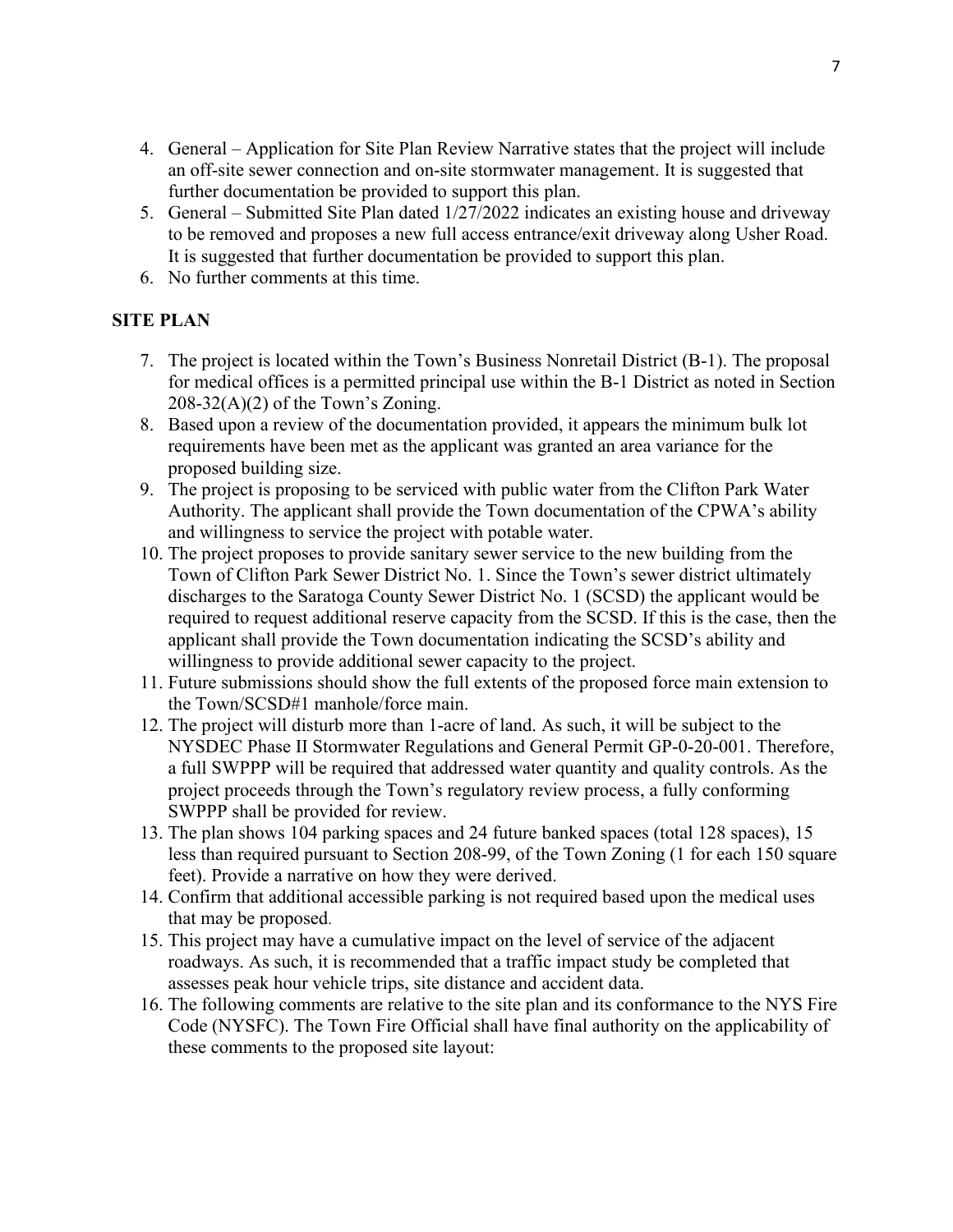- a. Determine if a Knox Box is required based upon the building arrangements, occupancy and materials of construction. If one is required, its location is subject to the review and approval of the Fire Chief.
- b. If the proposed building is to be provided with an automatic sprinkler, show the location of the fire department connection to ensure they are reasonably accessible.
- c. Section 912.2 of the IFC requires a fire hydrant to be located within 100-feet of the building's fire department connection. It is not clear from the plans where the closes hydrant to the site is or where the fire department connection may be. Additional hydrants may be necessary.
- d. The proposed building is 34 feet high, therefore a twenty-six (26) feet wide aerial apparatus access shall be provided that is between 15 and 30 feet of one entire side of the building in accordance with Appendix D105 of the NYSFC. The aerial apparatus access shall be identified on the plans.
- e. Section D104.1 of the NYSFC, Appendix D, any building exceeding 30 feet or three stories in height shall have not fewer than two means of fire apparatus access.
- f. Section D104.3 of the NYSFC, Appendix D, where two fire apparatus access roads are required, they shall be placed a distance apart equal to not less than one half of the length of the maximum overall diagonal dimension of the lot or area to be served.
- g. Provide a turning template analysis for the largest emergency vehicle that may respond to an event at the site.
- 17. Subsequent plans shall provide the proposed landscaping species to demonstrate conformance to Section 208-33(C) of the Town's Zoning. It is noted that the lot has a substantial mature tree buffer along Ushers Road. It may be desirable to maintain this existing buffer to the greatest extent practicable.
- 18. Subsequent plans should include architectural elevations of the building with a listing of the materials of construction for review by the Planning Board.
- 19. Provide notation on the plan as follows:
	- a. No Utilities shall be installed beneath the proposed driveways.
	- b. Any work required within the Town right-of-way shall be subject to any permitting from the Clifton Park Highway Department (driveway, culvert, water service, sewer).
- 20. Considering the plan submitted is conceptual in nature, we will reserve further comments until more detailed plans and reports are submitted. Subsequent submissions shall include information as outlined in Section 208- 115 of the Town zoning specific to site grading, lighting, erosion control and stormwater management to fully assess the design and its compliance to the applicable standards

## **Public Comments:**

Jim Ruhl – 168 Wooddale Drive – Mr. Ruhl stated what he felt were the potential impacts of the proposal on the Ushers Road corridor. Mr. Ruhl stated that his concerns included adding a commercial site to a rural area and a residential road that is Town owned. He stated that Pierce Road and Van Patten Drive have created congestion in the area and that this would add to it. Mr. Ruhl stated that Ushers Road was never meant to be the main road that it has come to be and there should be no more curb cuts from the Northway to Stewarts due to already heavy traffic.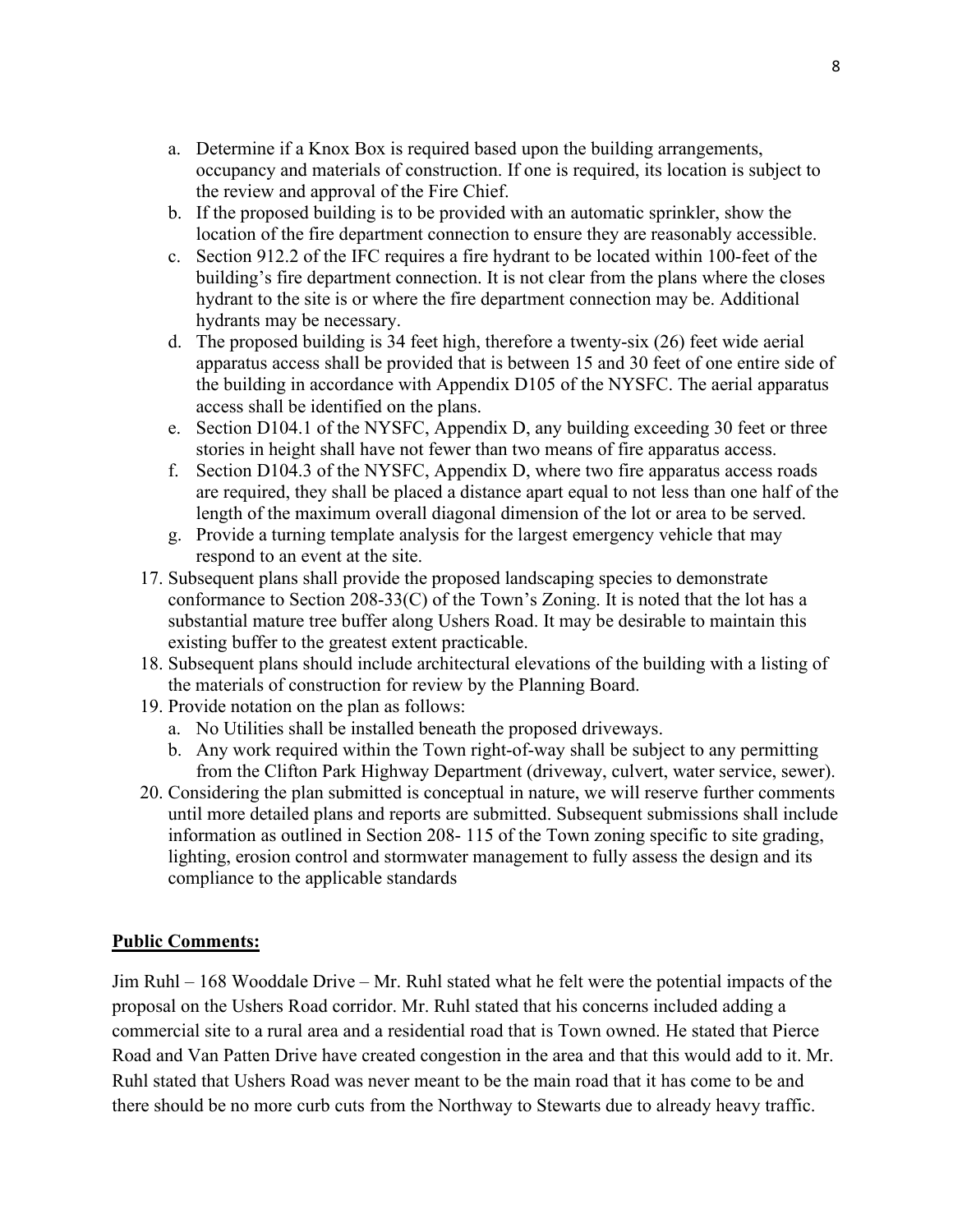Mr. Ruhl stated that he feels that it is not fitting to destroy an existing buffer to create site distance for the proposed curb cut. He stated that he does not feel that this should not be done, but rather that he feels that this application needs help with access and traffic concerns.

## **Planning Board Review:**

Ms. Bagramian asked what the upstairs of the building would be. Mr. Vuillaume stated it would be for the doctors' offices as well as leased space.

Mr. Ophardt stated that he was at the location about 5:30 p.m. and stated that the road was very busy. He asked why the applicant felt this would be an appropriate site for them. Mr. Vuillaume stated that the location of this property is what the applicant likes about the location. He stated that they are flexible with the driveway placement and felt that this initial plan is a starting point. Mr. Vuillaume stated that a traffic study will also be done to see its results. He stated that they could "T" off of Van Patten Drive, but the applicant would need to obtain an easement. Mr. Vuillaume stated that he will approach the adjacent property owner to see if something can be arranged. Mr. Ophardt stated that he feels that if the applicant cannot work out something with the adjacent property, it would be a stumbling point for the application.

Mr. Ferraro asked why the applicant cannot tie into the Northway Park access road since it already has a curb cut. Mr. Scavo stated that it was a PDD and now may be industrial. Mr. McCarthy stated that litigation has been done and zoning maps were wrong and the map should show B-1 and B-2 zoning. Mr. Ferraro stated he would like to see a connection from the existing access road to the proposed office building to avoid another access point directly onto Ushers Road. Mr. Ferraro stated that the scope of the traffic study would be very limited and only show the proposal's impact which is likely to be minimal and a more in depth traffic study should be done to determine the cumulative impacts of existing development and future development within the entire Ushers Road corridor. Mr. Ferraro stated that he understands this medical use will be less of a traffic impact than other medical uses but a more in depth study is necessary to determine what mitigation measures may be necessary to address future traffic concerns due to existing traffic and future traffic as additional development occurs in the area.

Mr. Martin stated he has heard complaints about the increase of traffic over the years on state highways, but this is a Town road and the development needs to make sense in the Town. He stated that he believes that this site can be developed but access needs to be closely examined to ensure safety. Mr. Martin stated that as the project moves along, he would like to see architectural renderings. Mr. Paulsen stated that they are in progress and should be available for review at the next submittal.

Mr. Ferraro stated he would like to see the landscaping plan and the building design for the next meeting as well. Mr. Ferraro asked how high the building would be. Mr. Paulsen stated about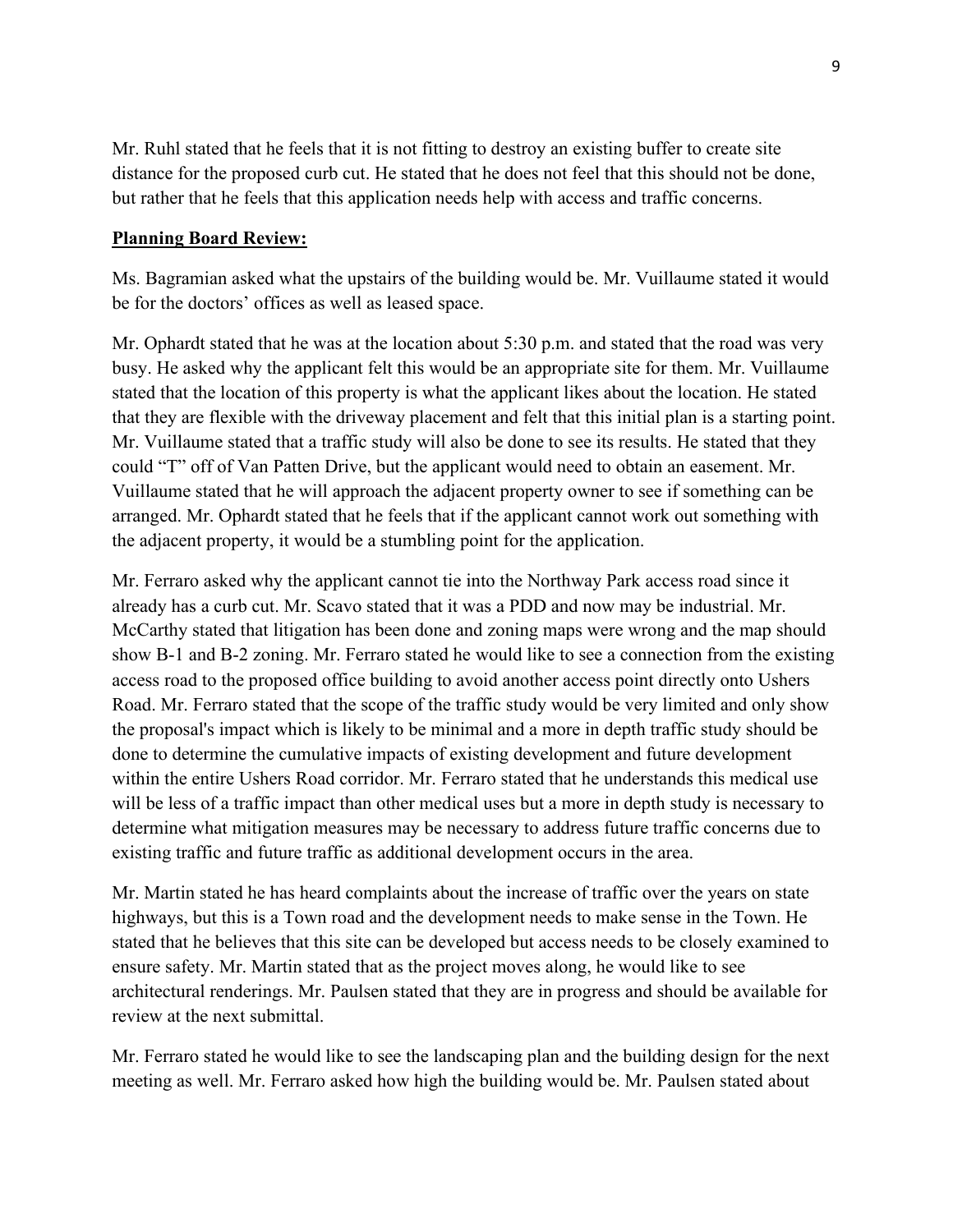34'. Mr. Ferraro asked why it is so high. Mr. Paulsen stated that the building is still a work in progress, but he can play with the height of the building.

Mr. Ophardt stated he would like to see the "T" up with Van Patten Drive as a part of the traffic study. Mr. Vuillaume stated it would be done. Ms. Moran stated that they will be looking at Van Patten and Ushers Road traffic and side access. She stated this may be limited but they will look into it. Ms. Moran stated that the entrance is now centered on the parcel and this is best for conceptual plan purposes affording the greatest level of visibility. She stated that the applicant would not ask for an unsafe access and that it would meet standards. Ms. Moran stated that the actual speed of traffic will also be measured in the study, not just the posted speed limit.

Mr. Martin asked if there would be large delivery trucks entering the site. Mr. Paulsen stated that deliveries would be made by single axle box trucks. Mr. Martin stated that there is a lot of larger truck traffic in and out of Pierce Road already. Mr. Vuillaume stated that the traffic generated from this application should be going to and from the northwest so it should not impact the existing traffic.

Mr. Ferraro asked Mr. Scavo if there are any conditions or limitations for the adjacent owner to allow an easement for a tie-in for this property to have access from the Northway Park access road rather than a new driveway directly from Ushers Road. Mr. Scavo stated that he could look and see, but he does not believe any conditions were attached to the approval of that application.

#### **Discussion Items:**

Sketch plan discussion for a possible project to construct on lands adjacent to Route 9 near Oak Brook Commons Apartment Complex. Parcel #266.3-2-3

Gavin Vuillaume – EDP – Mr. Vuillaume stated that this is for the development of 0.3 acres of land for Mr. Charles Hoffman. He stated that this land meets the needs that Mr. Hoffmann is looking for. He stated that he would like to build an office for Oak Brooke Commons on this parcel with 6 parking spots. Mr. Vuillaume stated that he knows that variances are needed from the ZBA to make this work but he wanted to obtain the Planning Board's views on this before going to the ZBA. Mr. Vuillaume stated that they would need a rear setback variance, a side variance for parking, and a variance for zoning as it does not meet code. Mr. Vuillaume stated that the property is 13,000 sf. and the minimum lot size is 40,000 sf. He stated that this would be a 1,800 sf. building with a septic hook-up. He stated that water is over 100ft away, and they may not be able to hook-up to public water but will try.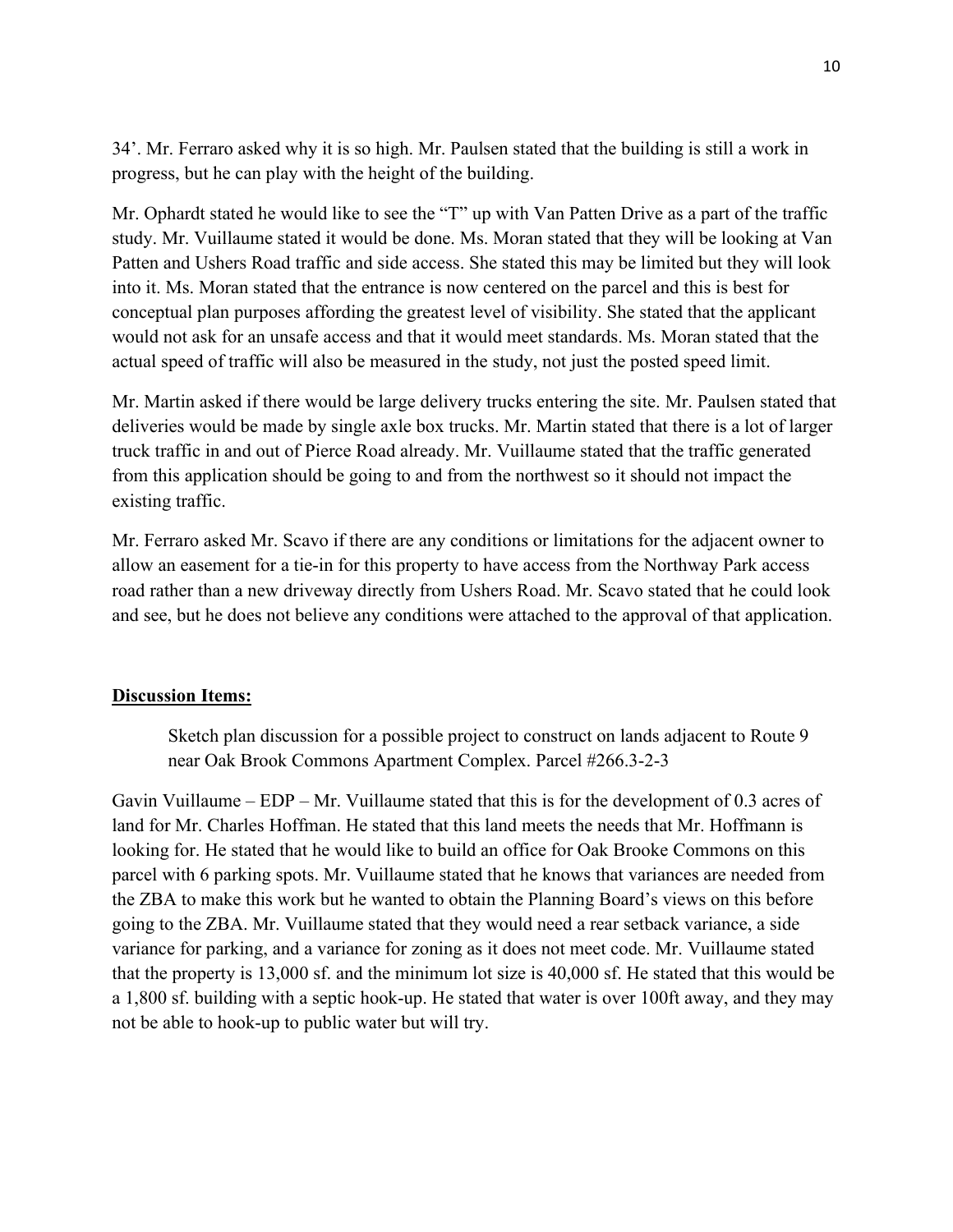Mr. Scavo stated he would like to see porous pavement like the CDPHP building behind it if this site plan moves forward. Mr. Vuillaume stated that they can do this and that he understands that these are big variances.

Mr. Ophardt asked if the variances are not granted if there is no plan. Mr. Vuillaume stated this is correct but if they need to, the applicant can try to purchase a triangle of land from the adjacent medial building to connect the other parcel owned by Oak Brooke Commons to decrease the variances.

Mr. Lippmann stated that proper separation needs to be ensured for water and septic.

Mr. Ferraro asked if this lot was always separate. Mr. Vuillaume stated it has been and was not created. Mr. Ferraro stated that he has concerns with the size of the lot and the number of variances needed. He stated that he feels this was never intended to be a buildable lot and that it was previously used as access to Oak Brook Commons. Mr. Martin stated that this was an entrance to the complex, but it was eliminated, so he also questions if it was ever a buildable lot.

Mr. Scavo asked if the zoning was B-1. Mr. Vuillaume stated that it is zoned B-3. Mr. Scavo stated that Oak Brooke Commons is located in Halfmoon where the existing office facility is located and has the potential for additional residential dwelling that would not come before Clifton Park.

Ms. Bagramian asked why the office is looking to relocate. Ms. Bagramian stated that she feels this would be setting precedence and that the ZBA may feel the same. Mr. Vuillaume stated that they would like more presence on the road and they may possibly develop more internally.

Ms. Fariello moved, seconded by Mr. Martin, adjournment of the meeting at 8:15 p.m. The motion was unanimously carried.

The next meeting of the Planning Board will be held as scheduled on March 8<sup>th</sup>, 2022.

Respectfully submitted,

Paula Cooper